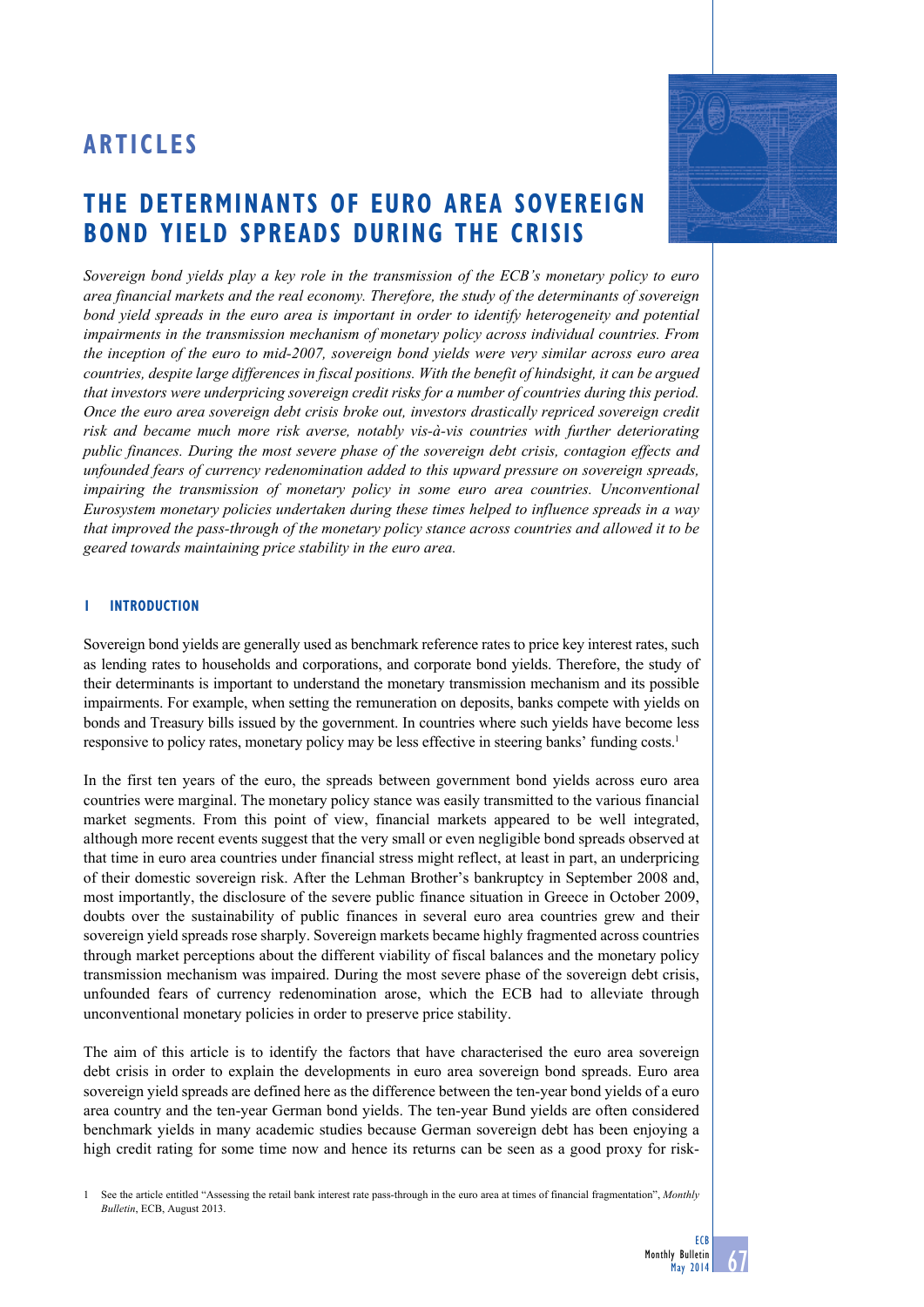free asset returns. For the sake of simplicity, this convention is maintained in the article although, in principle, German Bund yields are also affected by risk premia.

The remaining sections of the article are structured as follows. Section 2 provides a broad survey of the literature on the main determinants of sovereign bond spreads in the euro area. Section 3 outlines their historical developments, including the pre-crisis stability period, the turmoil experienced after the Lehman Brother's bankruptcy and the subsequent sovereign debt crisis. Section 4 discusses how the various policies introduced by the Eurosystem in order to address the attendant impairments in the monetary policy transmission mechanism influenced sovereign bond spreads. Section 5 concludes.

## **2 A survey of the literature on the determinants of sovereign bond yield spreads in the euro area**

Sovereign bond spreads are generally related to a broad spectrum of determinants of very different nature. In particular, they may reflect the premia that investors demand in order to bear the country-specific credit and liquidity risks in relation to those of a benchmark country. In turn, the sensitivity of the premia – also defined as the price of risk – to credit and liquidity risks of a specific country compared with the benchmark country depends on the willingness of investors to bear those risks (i.e. their degree of risk aversion). However, as generally is the case with asset prices, sovereign bond spreads may also occasionally present developments that are inconsistent with the more traditional categories of determinants just mentioned. For example, they may be affected by financial bubbles or by self-fulfilling beliefs. This section aims to survey the literature on the main determinants that have affected sovereign bond spreads in the euro area. However, from the outset it should be clear that, given the broad spectrum of determinants and their interconnectedness, it is usually very difficult to quantify their relative importance in observed spreads.

The credit premium is the compensation that investors demand in order to bear the risk of a government default. The variables that are used in order to monitor the risk of a default of a specific euro area country are, typically, related to its current and expected fiscal position. The sustainability of public finances is determined, inter alia, by debt and primary deficit-to-GDP ratios, interest expenditure and the debt maturity and ownership profile. Macroeconomic variables capturing the future ability of a country to repay its debt, such as GDP current and potential growth, the current account balance, consumer prices and measures of competitiveness, are also related to credit premia. The financial and sovereign crises, along with the deterioration of fiscal positions in several euro area countries, led to a heightened importance of credit risk, as perceived by financial markets, as a determinant of sovereign bond spreads in several countries. This may be partly due to the perverse feedback loops from private debt which ended up affecting public finances. Constâncio (2013)<sup>2</sup> stresses the importance of "imbalances originated mostly from pre-crisis rising private sector expenditures, which were in turn financed by the banking sectors of the lending and borrowing countries". The resulting increase in public debt levels was caused by collapsing tax revenues and soaring social expenditures, which increased when the automatic stabilisers were triggered by the recessionary episodes. Moreover, perceptions of increased credit risk were also fostered by the dangerous feedbacks generated by the announcement of bank rescue packages which, shifting

<sup>2</sup> Constâncio, V., "The European crisis and the role of the financial system", speech given at the Bank of Greece conference on "The crisis in the euro area", Athens, 23 May 2013.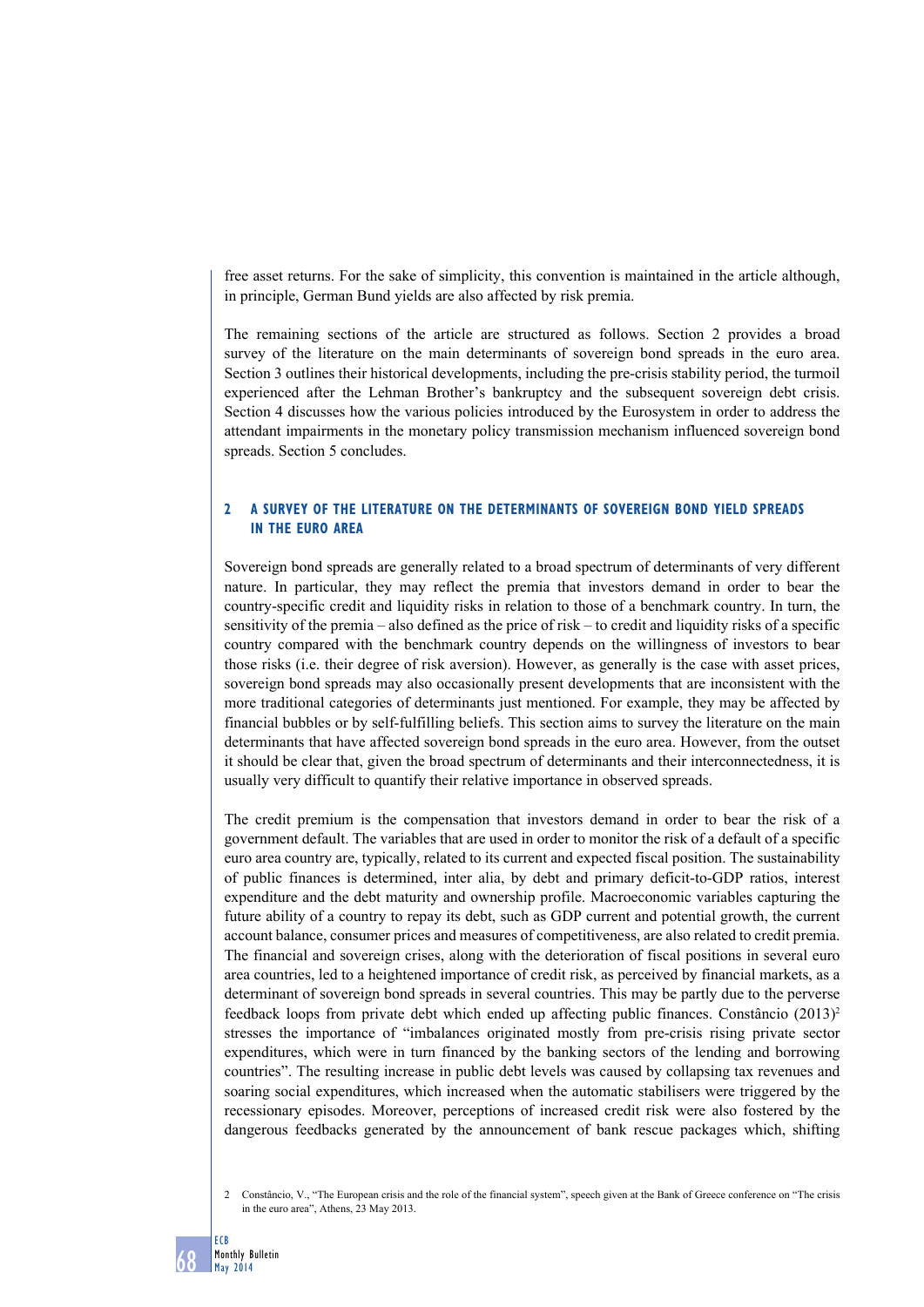The determinants of euro area sovereign bond yield spreads during the crisis

risk from the private sector to the public sector, led to a reassessment of sovereign credit risk by investors (bank-sovereign nexus).3

The liquidity premium relates to the extra compensation for bearing the risk of having to sell the bond at a lower price because of difficulties in finding a counterparty that wants to buy it. The liquidity premium is typically monitored by measures reflecting the size of specific bond markets (overall outstanding amount of public debt), the costs incurred by investors to unwind asset positions (bid-ask spreads) and trade intensity (trading volumes).

In addition, the degree of risk aversion of investors can affect the euro area sovereign yield spreads (see Box 1). In fact, risk aversion typically increases in global economic downturns and may increase the sensitivity of sovereign bond yields to credit and liquidity risks.

3 Attinasi, M.G., Checherita-Westphal, C. and Nickel, C., "What explains the surge in euro area sovereign spreads during the financial crisis of 2007-09?", *Public Finance and Management*, Vol. 10, No 4, 2010, pp. 595-645.

#### **Box 1**

### **Traditional determinants of euro area sovereign bond spreads: a survey**

This box surveys the literature on the traditional determinants of sovereign bond spreads in euro area countries and how their role changed during the sovereign debt crisis. Excluding the most recent part of the sovereign crisis (Boxes 2 and 4 have a more specific focus on the sovereign crisis), the developments in sovereign bond spreads in euro area countries can be explained by two broad categories of determinants relating to credit and liquidity risk and by the interaction of the latter with the degree of investors' risk aversion. While credit and liquidity risks are mostly linked to country-specific features, the willingness of investors to bear risk, i.e. the degree of risk aversion, reflects global factors and is seen as the most relevant driver of the co-movement observed in the euro area sovereign bond spreads. The relevance of these determinants is likely to be affected by the state of the economy and, hence, it can vary over time.<sup>1</sup> In particular, in periods in which risk aversion is high, investors are less willing to take risks and therefore sovereign bond spreads are more sensitive to credit and liquidity risk. A relatively robust finding of the literature on the determinants of sovereign bond spreads is that measures of a country's creditworthiness, traditionally related to credit premia, have become more relevant to explain sovereign bond spreads since the start of the financial crisis and, to an even larger extent, since the sovereign debt crisis.

The degree of investors' risk aversion is typically proxied by US stock market implied volatility  $(VIX)^2$  or US corporate bond spreads. The literature<sup>3</sup> finds a relevant role for such proxies

<sup>1</sup> See D'Agostino, A. and Ehrmann, M., "The pricing of G7 sovereign bond spreads – the times, they are a-changin", *Working Paper Series*, No 1520, ECB, 2013, for an account of the time variation in the sensitivity of sovereign bond spreads to different determinants.

<sup>2</sup> See, for example, Bekaert, G., Hoerova, M. and Lo Duca, M., "Risk, uncertainty and monetary policy", *Journal of Monetary Economics*, Vol. 60 (7), 2013, pp. 771-788.

<sup>3</sup> See, for example, Codogno, L., Favero, C. and Missale, A., "Yield spreads on EMU government bonds", *Economic Policy*, Vol. 18 (37), October 2003, pp. 503-532; Geyer, A., Kossmeier, S. and Pichler, S., "Measuring systematic risk in EMU government yield spreads", *Review of Finance*, Vol. 8 (2), 2004, pp. 171-197; Bernoth, K., von Hagen, J. and Schuknecht, L., "Sovereign risk premiums in the European government bond market", *Journal of International Money and Finance*, Vol. 31 (5), 2012, pp. 975-995; Favero, C., Pagano, M. and von Thadden, E.L., "How does liquidity affect government bond yields?", *Journal of Financial and Quantitative Analysis*, Vol. 45 (1), February 2010, pp. 107-134; Gerlach, S., Schulz, A. and Wolff, G.B., "Banking and sovereign risk in the euro area", *CEPR Discussion Papers* 7833, 2010; and von Hagen, J., Schuknecht, L. and Wolswijk, G., "Government bond risk premiums in the EU revisited: the impact of the financial crisis", *European Journal of Political Economy*, Vol. 27 (1), March 2011, pp. 36-43.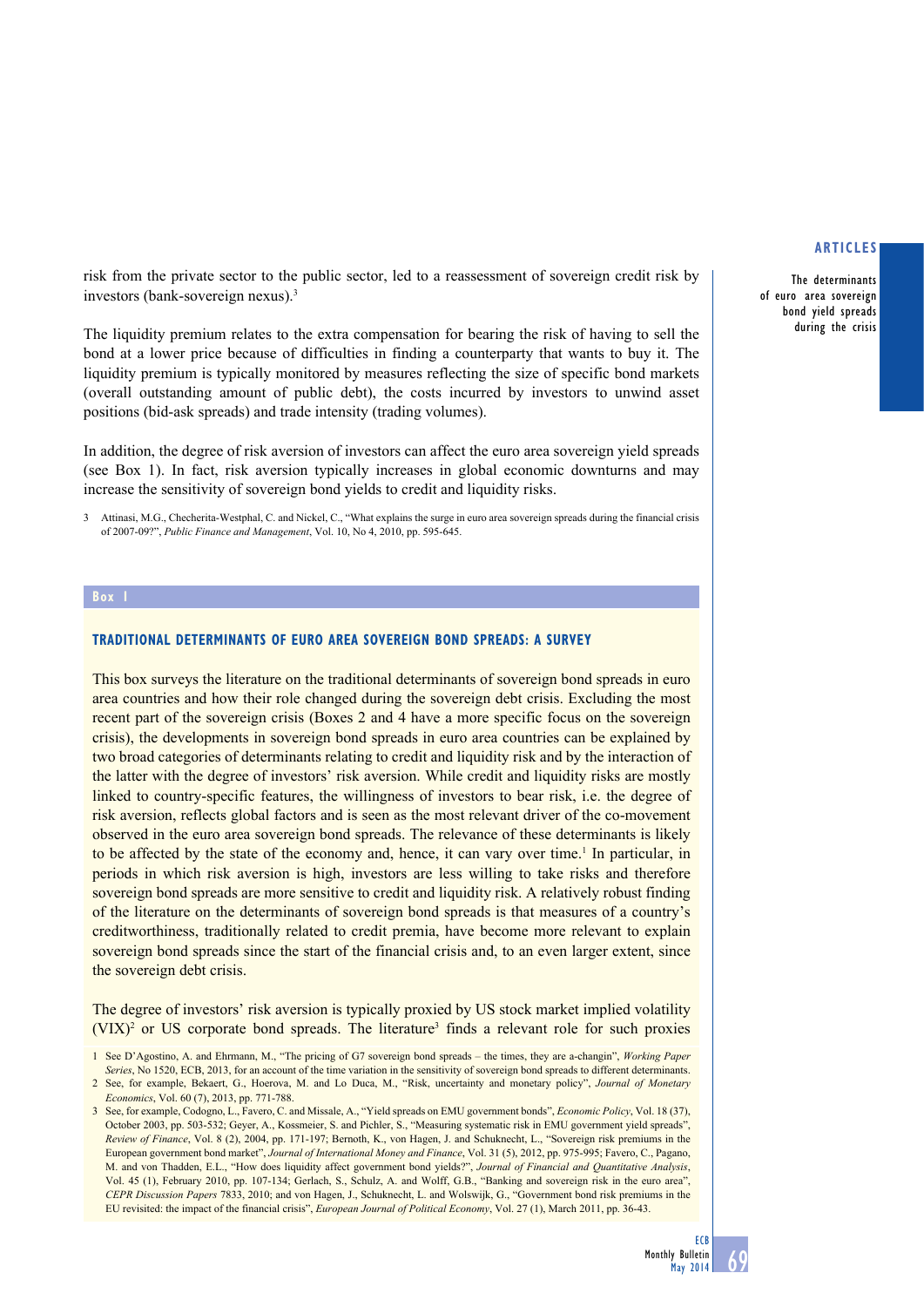as determinants of sovereign bond yields. Manganelli and Wolswijk (2009)<sup>4</sup> stress the role of monetary policy which, in particular through changes in short-term interest rates, affects global risk aversion and hence sovereign bond spreads. However, several studies point out that international factors *per se* have become relatively less relevant in recent years,<sup>5</sup> suggesting a stronger role for country and regional-specific factors.

The determinants of credit premia are typically associated with proxies for the default risk of a specific country, such as variables describing their fiscal positions (debt and deficit-to-GDP ratios, structure of debt maturity, interest expenditure-to-GDP or interest expenditure-totax revenue ratios, etc.) and country ratings. Given that investors may be more interested in evaluating the fiscal outlook rather than current and past fiscal positions in order to assess the creditworthiness of a country, several papers use the expected (rather than historical) fiscal fundamentals as explanatory variables in sovereign bond spreads. D'Agostino and Ehrmann (2013) also extend the range of variables used in order to capture credit risk to the consensus forecasts of macroeconomic variables (current account balance-to-GDP ratio, real GDP growth, unemployment and consumer price inflation), while Maltritz  $(2012)^6$  considers openness and the terms of trade. Credit risk has become more important to explain sovereign bond spreads in euro area countries since the start of the financial crisis.<sup>7</sup> This heightened importance for credit risk may be linked to the deterioration of fiscal positions in several euro area countries. For example, Attinasi et al. (2010) suggest that the announcement of bank rescue packages, shifting risk from the private sector to the public sector, has led to a reassessment of sovereign credit risk by investors. However, the elasticity of credit premia to fiscal fundamentals (a measure of the price of credit risk) also increased during the crisis, partly owing to an increase in the degree of global risk aversion.<sup>8</sup> An example of a possible mechanism can be found in Gerlach et al. (2010), which finds that global risk interacts with measures of country default risk (captured in this study by the ratio of total assets of the banking sector to GDP), causing the relationship of the latter with sovereign spreads to vary over time.

The last broad category of determinants of sovereign bond spreads relates to liquidity premia. Typically, the overall outstanding amount of public debt, bid-ask spreads and trading volumes are used to proxy for liquidity premia.<sup>9</sup> Favero et al. (2010) propose a model with endogenous liquidity demand where liquidity and aggregate risk (i.e. sources of risk which affect all investors) interact, leading to a negative dependence of spreads on the interaction of the latter source of risk and liquidity. Higher aggregate risk, by reducing the attractiveness of alternative investment

<sup>4</sup> Manganelli, S. and Wolswijk, G., "What drives spreads in the euro area government bond market?", *Economic Policy*, Vol. 24, 2009, pp. 191-240.

<sup>5</sup> Barrios, S., Iversen, P., Lewandowska, M. and Setzer, R., "Determinants of intra-euro area government bond spreads during the financial crisis", *European Economy - Economic Papers* 388, DG ECFIN, European Commission, 2009; Ejsing, J. and Lemke, W., "The Janus-headed salvation: sovereign and bank credit risk premia during 2008-2009", *Economics Letters*, Elsevier, Vol. 110 (1), January 2011, pp. 28-31; and Laubach, T., "Fiscal policy and interest rates: the role of sovereign default risk", in Clarida, R.H. and Giavazzi, F. (eds.), *NBER International Seminar on Macroeconomics 2010*, National Bureau of Economic Research, 2011, pp. 7-29.

<sup>6</sup> Maltritz, D., "Determinants of sovereign yield spreads in the eurozone: a Bayesian approach", *Journal of International Money and Finance,* Vol. 31, 2012, pp. 657-672.

<sup>7</sup> See, for example, Barrios et al. (2009); Gerlach et al. (2010); von Hagen et al. (2011); Attinasi et al. (2010); Bernoth, K. and Erdogan, B., "Sovereign bond yield spreads: a time-varying coefficient approach", *Journal of International Money and Finance*, Vol. 31 (3), 2012, pp. 639-656; Borgy, V., Laubach, T., Mésonnier, J.-S. and Renne, J.-P., "Fiscal sustainability, default risk and euro area sovereign bond spreads markets", *Working Papers 350*, Banque de France, 2011; Laubach (2011); Ejsing, J., Lemke, W. and Margaritov, E., "Sovereign bond spreads and fiscal fundamentals – a real-time, mixed-frequency approach", mimeo, ECB, 2013.

<sup>8</sup> See, for example, von Hagen et al. (2011), Afonso et al. (2012) and D'Agostino and Ehrmann (2013), op.cit.

<sup>9</sup> See, for example, Gómez-Puig, M., "Size matters for liquidity: evidence from emu sovereign yield spreads", *Economics Letters*, Vol. 90, 2006, pp. 156-162; Beber, A., Brandt, M.W. and Kavajecz, K.A., "Flight-to-quality or flight-to-liquidity? Evidence from the euro-area bond market", *Review of Financial Studies*, Vol. 22 (3), March 2009, pp. 925-957; Attinasi et al., (2010), Favero et al. (2010), Gerlach et al. (2010), D'Agostino and Ehrmann (2013) and De Santis (2014), op.cit.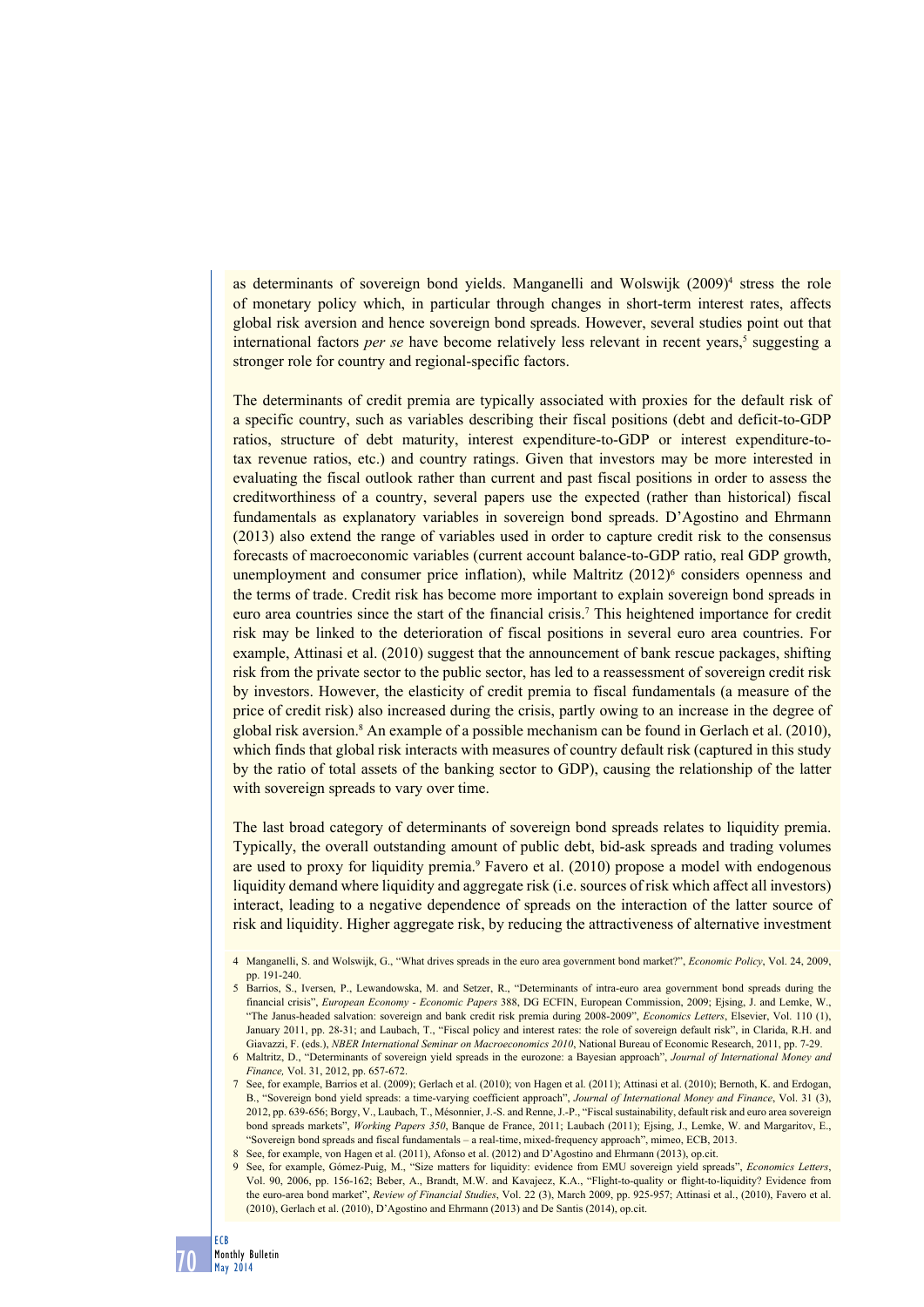The determinants of euro area sovereign bond yield spreads during the crisis

opportunities, implies that less compensation for liquidity risk is required for sovereign bonds. Beber et al. (2009) find that credit premia are generally more relevant than liquidity premia for euro area sovereign bonds but, in moments of heightened market uncertainty, liquidity considerations may prevail.

The experience of recent years suggests that sovereign bond yields in the euro area countries also carried premia possibly in excess of their exposure to changes in risk aversion and credit and liquidity risk. Several recent studies (surveyed in Box 2) argued that these developments in sovereign bond spreads could be in part due to financial contagion. In the current context, financial contagion refers to developments in bond yields, not necessarily related to economic fundamentals, caused by the coordination of investor beliefs on a bad outlook for a country as a result of events in another country. Moreover, during the crisis, the Eurosystem's unconventional monetary policy reaction became an important additional determinant of sovereign bond spreads (see Boxes 3 and 4). Monetary policy measures began to address the impairments in the money markets in August 2007. Since the intensification of the pressures on sovereign bond markets in the euro area, the Eurosystem has also devised a set of unconventional measures with the aim to address the impairments in monetary policy transmission through sovereign bond markets.

#### **Box 2**

## **Contagion and multiple equilibria in sovereign bond markets**

Several academic and non-academic accounts of recent developments in euro area sovereign bond yields refer to the concept of contagion. Financial contagion can be defined as a situation in which instability in a specific market or institution is transmitted to one or several other markets or institutions (Constâncio, 2012).<sup>1</sup> A crucial element of contagion is that the "transmission of the initial instability goes beyond what could be expected from the normal relationships between markets or intermediaries" (ibid. p.110). A similar definition is given in Forbes (2012).<sup>2</sup>

The concept of contagion can be linked to the notion of multiple equilibria and to the role that this phenomenon plays in explaining euro area sovereign bond spreads. A particularly severe form of contagion can be interpreted as the events in a given country leading agents to have similar expectations regarding bad equilibria in other countries.

Multiple equilibria can arise in a sovereign bond yield context as a result of self-fulfilling beliefs.<sup>3</sup> In fact, uncertainty regarding future fundamentals, the government's inability to commit ex ante to repaying its debt and the circumstance in which investors demand risk compensation generate the possibility of an equilibrium whereby the government is forced to default even in the case of favourable developments in the fundamentals. A simple two-period model in which rational agents can invest in government debt and in a riskless asset can be used to explain the underlying

**ECB** 

71

<sup>1</sup> Constâncio, V., "Contagion and the European debt crisis", *Financial Stability Review*, No 16, Banque de France, April 2012, pp. 109-121. 2 Forbes, K., "The big C: identifiying and mitigating contagion", *2012 Economic Policy Symposium Proceedings*, Federal Reserve Bank of Kansas City, Jackson Hole, Wyoming, 2012.

<sup>3</sup> Azariadis, C., "Self-fulfilling prophecies", *Journal of Economic Theory*, Vol. 25, 1981, pp. 380-396; Benhabib, J. and Farmer, R., "Indeterminacy and sunspots in macroeconomics", *Handbook of Macroeconomics*, Taylor, J. and Woodford, M. (eds.), Vol. 1, 1999, pp. 387-448.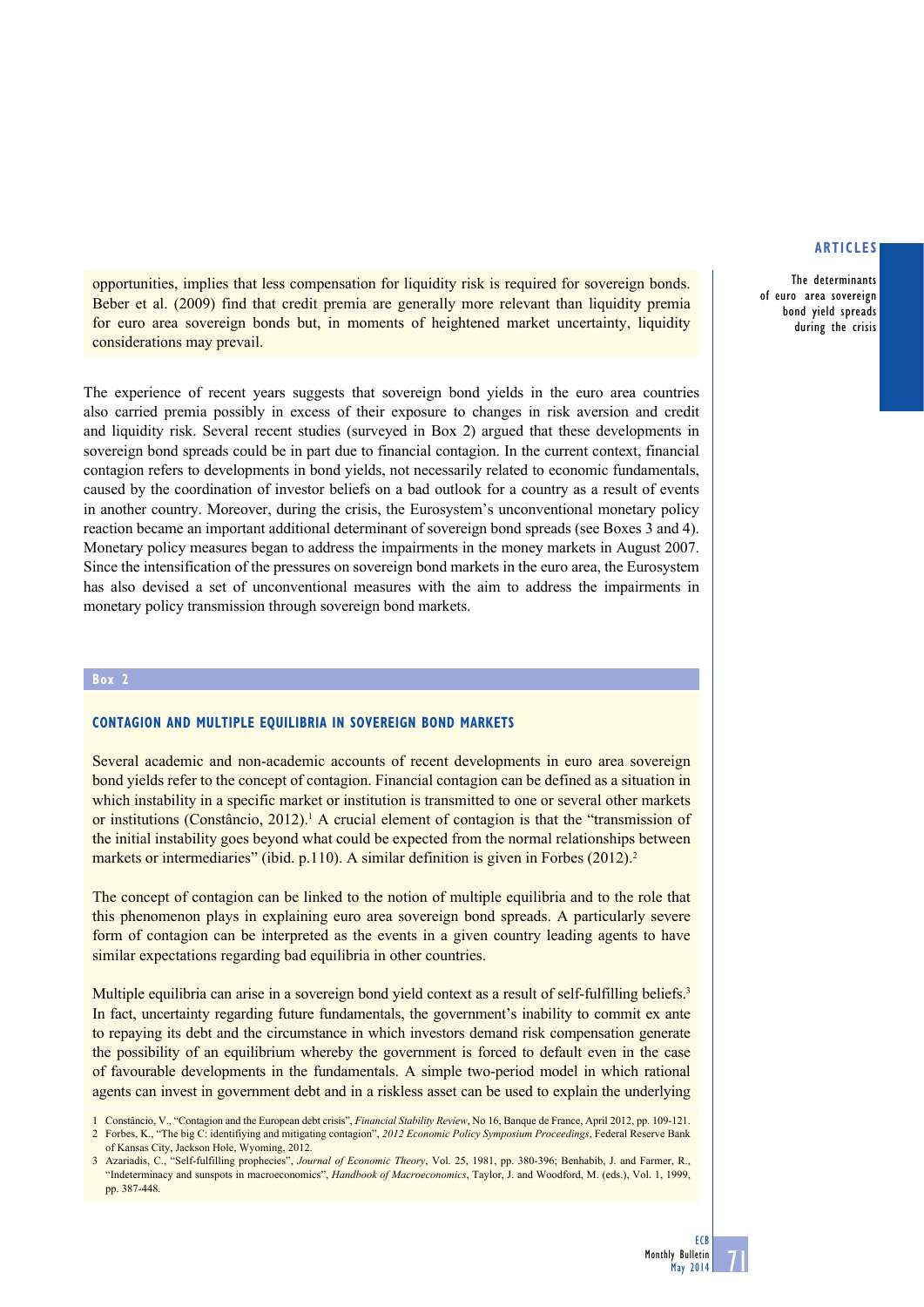mechanism<sup>4</sup>. The assumption is that the government cannot credibly commit to a fiscal plan to match public expenditure and debt service. Ex post the government has the possibility to partially renege on its debt and avoid the necessary increases in the primary balance. Such a "credit event" is a costly decision for governments; its cost is proportional to the outstanding debt multiplied by the chosen "haircut"  $θ$ , i.e. the portion of debt that the government decides not to honour.

The model incorporates uncertainty regarding future fundamentals: they can either turn out to be solid or weak with known probabilities. If fundamentals are weak, then a credit event always occurs and does so for purely fundamental reasons. If fundamentals turn out to be favourable, the model shows that there are two equilibria: a "good" equilibrium with full repayment, and a "bad" equilibrium in which a credit event occurs. The chart below shows these two equilibria in the case of favourable fundamentals. In particular, the figure shows functional relationships between the default rate or "haircut"  $\theta$  and the return on government bonds  $R_{b}$ . These relationships are shown for both investors (blue line) and the government (red line). When the government and investors interact, respectively supplying and demanding sovereign bonds, two possible equilibria might occur. These two equilibria are graphically represented by the two intersections between the two lines in the chart. In the good equilibrium (G), investors do not expect any haircut in the case in which economic fundamentals turn out to be good, and therefore the equilibrium interest rate is  $R_b^G$ , where G signifies the good equilibrium. The good equilibrium interest rate  $R_b^G$  is driven purely by fundamental factors: investors believe that only bad future fundamentals will induce the government to resort to a credit event.

In the bad equilibrium (B), investors expect that the government might decide to apply a haircut even in the case in which fundamentals turn out to be favourable. These beliefs lead them to demand

a level of interest rate,  $R_b^B$  (where B denotes the bad equilibrium), which is higher than  $R_b^G$ , the level that would prevail in the absence of such beliefs. The substantially higher service of debt will indeed lead the government to resort to a credit event  $(\theta > 0)$  even in the case in which fundamentals turn out to be favourable. The bad equilibrium is therefore purely sustained by self-fulfilling expectations.

Multiple equilibria might arise owing to self-fulfilling beliefs regarding an economic downturn in an economy facing the zero lower bound on the nominal interest rate.<sup>5</sup> Such beliefs substantially increase the cost of servicing sovereign debt and the cost of financial intermediation, leading to substantial impairment of monetary policy transmission through the sovereign risk channel.





Source: Adapted from Corsetti and Dedola (2012).

4 Corsetti, G. and Dedola, L., "Fiscal crises, confidence and default: a bare-bones model with lessons for the euro area", mimeo, University of Cambridge, 2011, and Corsetti, G. and Dedola, L., "The mystery of the printing press: self-fulfilling debt crises and monetary sovereignty", mimeo, University of Cambridge, 2012.

<sup>5</sup> Corsetti, G., Kuester, K., Meyer, A. and Mueller, G., "Sovereign risk and belief-driven fluctuations in the euro area", *Working Paper* 13/227, IMF, 2013.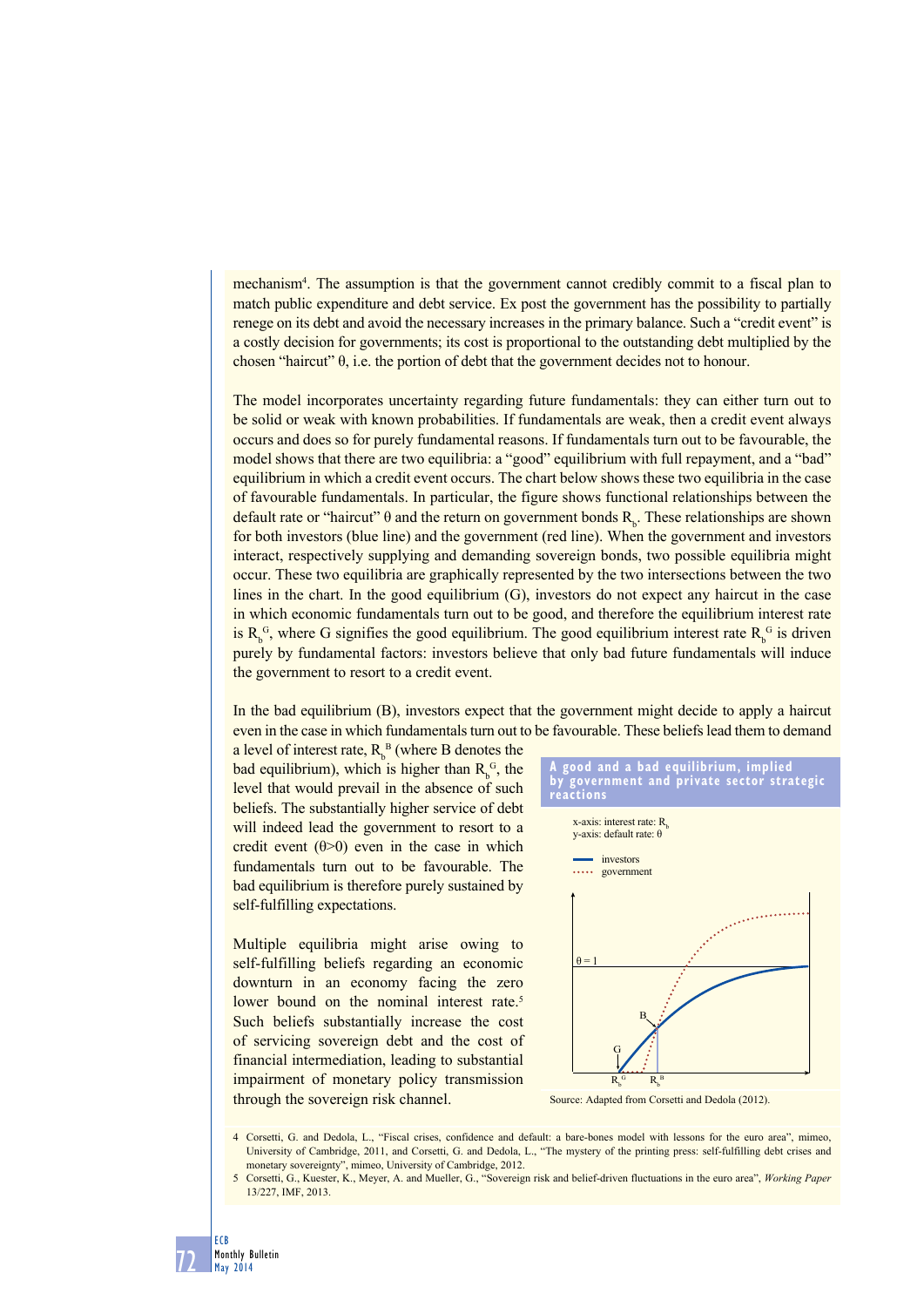The determinants of euro area sovereign bond yield spreads during the crisis

What is the empirical evidence regarding the relevance of multiple equilibria in euro area sovereign bond markets? Assessing the relevance of multiple equilibria is a difficult task, since only realised yields are observed and any empirical analysis has to be based on credible assumptions that help to disentangle the effects of changes in fundamentals from those arising from self-fulfilling beliefs.

Hördahl and Tristani (2013)<sup>6</sup> use a model based on no-arbitrage pricing for bonds issued by five different euro area countries. Bond yields at different maturities, and therefore bond spreads vis-à-vis German bonds at corresponding maturities, are determined as a function of countryspecific economic fundamentals. However, they can also depend on a common unobservable factor which is, by assumption, unrelated to fundamentals. Such a factor can be interpreted as reflecting movements towards a non-fundamental equilibrium. The estimation results suggest that the non-fundamental factor is economically significant and, in several circumstances, has contributed substantially to the determination of observed spreads for countries such as Italy and Spain since the beginning of 2011. Interestingly, this is not always the case in the results of the paper: the same factor is negligible in explaining Greek spreads during the same period, thus confirming that in the case of Greece spreads seem to be driven almost entirely by fundamentals.

Amisano and Tristani (2013)<sup>7</sup> analyse the role of multiple equilibria from a different perspective. In their paper, euro area sovereign bond spreads are characterised as having two different regimes, one of which is a crisis regime. The crisis regime is characterised by higher and more volatile spreads. Transitions to this regime are allowed to depend on macroeconomic fundamentals, on risk aversion measures and on developments in other countries. Controlling for macroeconomic fundamentals and variation in risk appetite allows the authors to interpret cross-country effects as evidence of contagion via multiple equilibria. Estimated contagion effects strongly affect the risks of falling into the crisis regime. Taking Italy as an example, the paper finds that, allowing for contagion, the risk of falling into the crisis regime reaches 10% at the beginning of 2011, while in the absence of this effect this probability is only  $3\%$ .

De Santis (2014)<sup>8</sup> argues that credit rating changes in Greece and economic news about Greece produced significant effects in other euro area countries after controlling for changes in countryspecific fundamentals. This evidence can be interpreted as supporting the relevance of contagion and multiple equilibria.<sup>9</sup>

Multiple equilibria and the related interpretation of contagion suggest a potential role for a central bank to coordinate market participants' beliefs away from the bad equilibrium, if this is required for monetary policy purposes. However, the central bank cannot remove the root causes of instability in sovereign bond markets related to economic fundamentals. Some literature<sup>10</sup>

- 6 Hördahl, P. and Tristani, O., "Macro factors and sovereign bond spreads: a quadratic no-arbitrage model", mimeo, 2013.
- 7 Amisano, G. and Tristani, O., "Fundamentals and contagion in the euro area sovereign crisis", *Proceedings from the SIS 2013 Conference*, 2013.

<sup>8</sup> De Santis, R.A., "The euro area sovereign debt crisis: identifying flight-to-liquidity and the spillover mechanisms", *Journal of Empirical Finance*, Vol. 26, 2014, pp. 150-170.

<sup>9</sup> Beirne, J. and Fratzscher, M., "The pricing of sovereign risk and contagion during the European sovereign debt crisis", *Working Paper Series*, No 1625, ECB, December 2013. The paper presents evidence of contagion in euro area bond spreads, although the authors interpret contagion differently: as a mechanism, whereby agents suddenly take previously ignored fundamental developments more into consideration. For an overview of substantial new research analysing sovereign contagion, independent of whether it is associated with multiple equilibria or not, see Sub-section 4.2 of the "Report on the first two years of the Macro-prudential Research Network", ECB, October. See in addition De Santis (2014) and Beirne and Fratzscher (2013), op.cit., and the references therein.

<sup>10</sup> Jeanne, O., "Fiscal challenges to monetary dominance in the euro area: a theoretical perspective", *Financial Stability Review,* Banque de France, No 16, April 2012, pp. 143-150.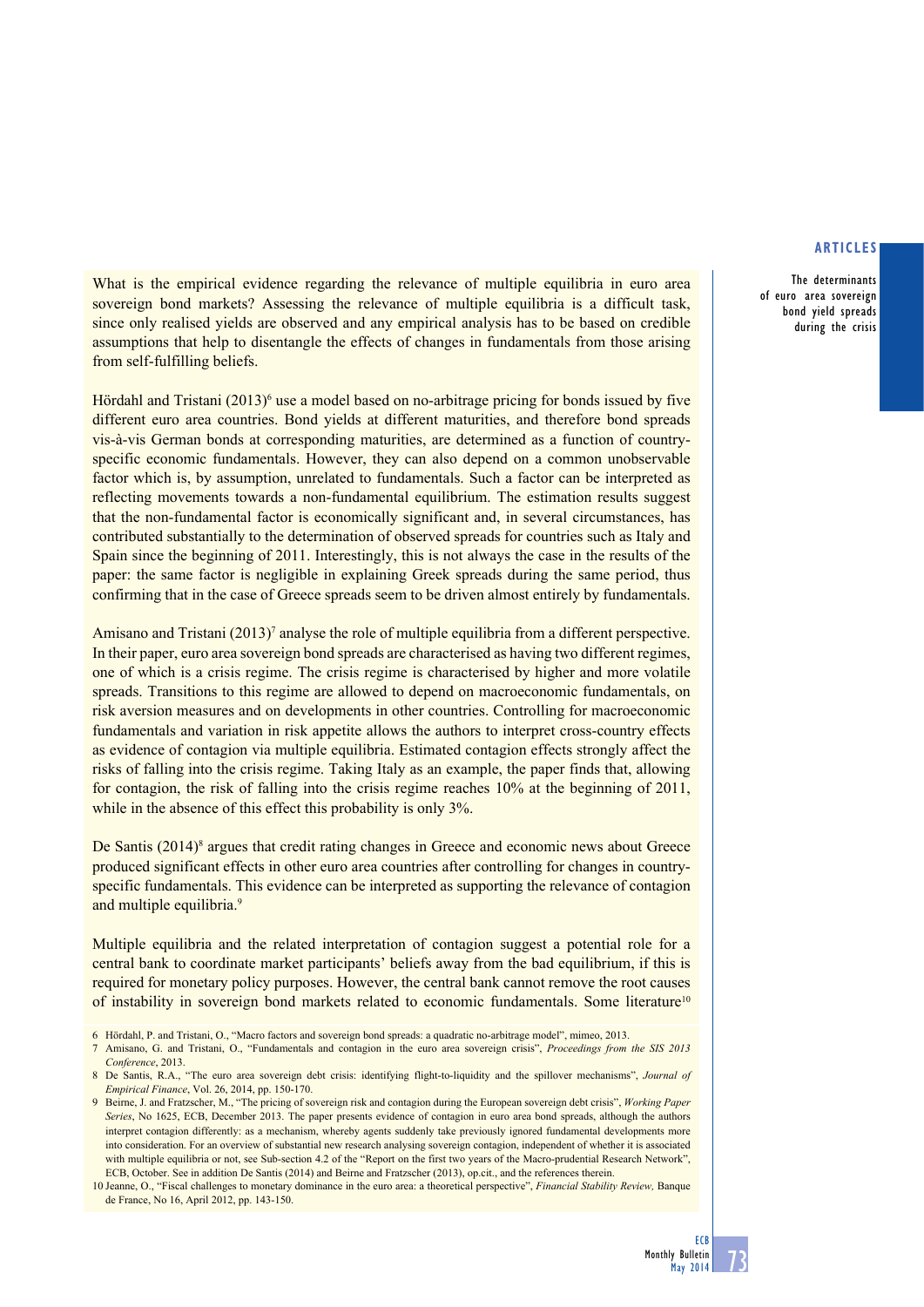indicates that multiple equilibria are possible only for a certain range of fundamentals. This corroborates the importance of implementing fiscal adjustments and structural reforms in order to improve fundamentals well before they reach dangerous territory.

## **3 explaining euro area sovereign bond Yield spreads from the inception of the euro to the sovereign debt crisis**

## **3.1 the pre-crisis period**

In the run-up to the introduction of the euro in 1999, interest rate spreads between euro area government bonds declined substantially, reflecting a gradual elimination of exchange rate risk and a decline in inflation risk. In addition, the required convergence of fiscal fundamentals to minimum common standards helped to reduce credit risk.

After the launch of the euro, sovereign bond spreads were more or less stable in most cases until early 2001, followed by a period of compression of the spreads which lasted until 2007. The low level of interest rate spreads in the euro area during the period from 2002 to 2007 (see Chart 1), despite continuing large differences in fiscal positions, raised the question as to whether non-fiscal factors were playing a role. Econometric studies generally suggest that fiscal variables have an effect on interest rates (see Box 1), although their impact appeared to be marginal in this phase. It can be argued that these developments emerged mainly because of investors' underpricing of risk. In particular, the small interest rate spreads may have been, at least in part, the result of a search for yield among investors, reflecting their ability to diversify country risks within the euro area without having to accept exchange rate risk. Moreover, the fact that banks did not need to hold



The first vertical bar denotes the bankruptcy of Lehman Brothers on 15 September 2008. The second vertical bar denotes the Deauville agreement on 18 October 2010.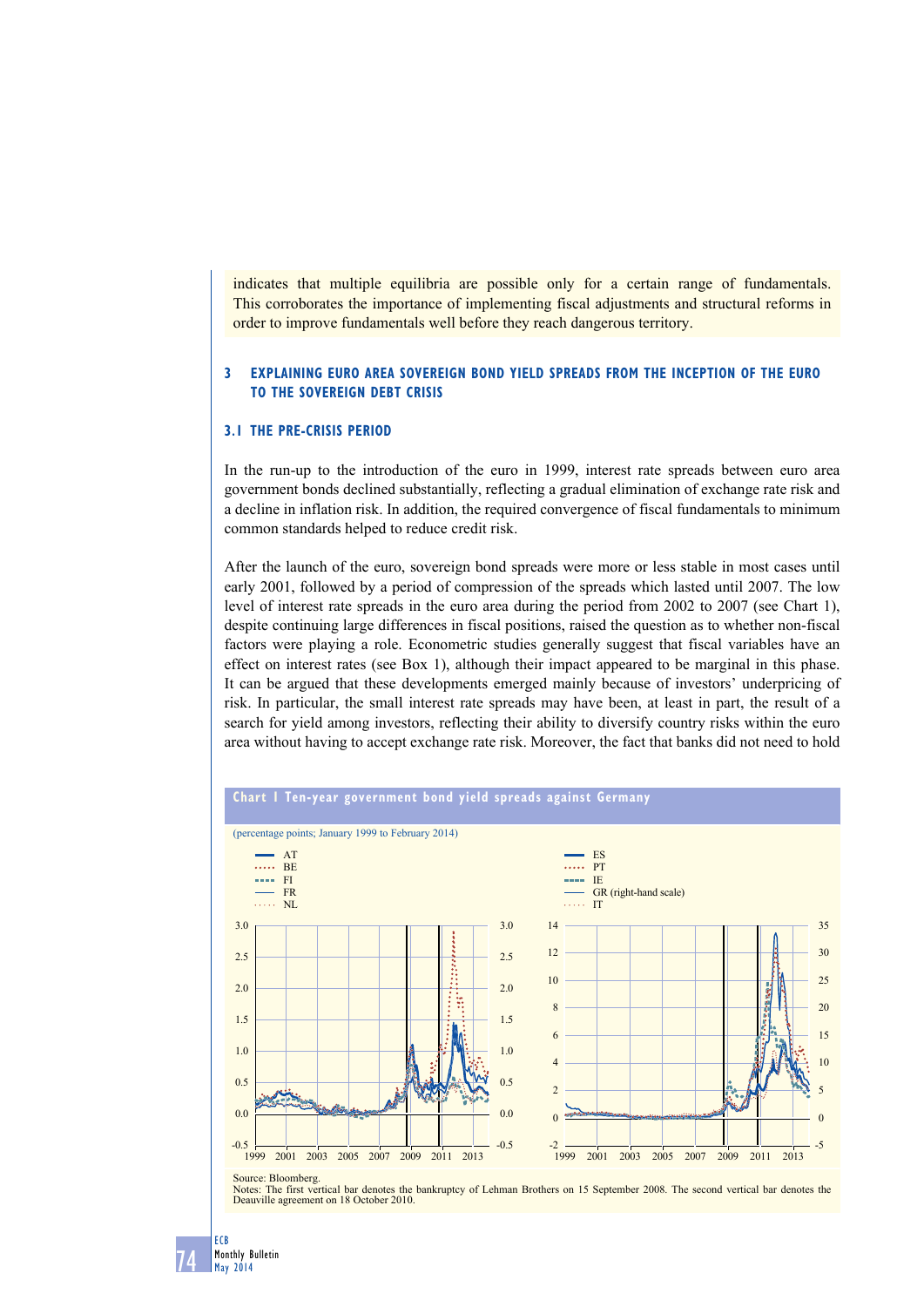The determinants of euro area sovereign bond yield spreads during the crisis

a capital buffer against their holdings of euro-denominated sovereign bonds, irrespective of the euro area issuing country, as well as changes in supervisory and accounting regulations concerning institutional investors, may have contributed to the overall underpricing of sovereign risk by financial markets.4,5 The holding of a capital buffer by banks against their sovereign bond positions remains an important issue for discussion.

Sovereign yield spreads rose after August 2007 – as a result of tensions on money markets – and during the financial turmoil in the first half of 2008 (see Chart 1). This repricing of euro area sovereign risk was consistent with a general increase in risk aversion observed in global financial markets. In addition, the first signs were visible of a drying-up of liquidity in some euro area government bond markets (liquidity premium) and of perceived higher country-specific risks related to the fiscal and macroeconomic outlook (credit premium). These factors in turn contributed to an increase in the demand for those sovereign debt securities perceived as having a higher level of safety and liquidity, in particular German government bonds.<sup>6</sup>

## **3.2 from the collapse of Lehman Brothers to the launch of programmes in Greece, Ireland and Portugal**

After the collapse of Lehman Brothers in September 2008, the long-term government bond yields in euro area countries rose markedly in relation to the German Bund. These developments were presumably due to the associated global uncertainty and flight-to-safety tendencies, which increased the demand for the German Bund. In addition, the deep recession and the government announcements of bank rescue operations led investors to heightened perceptions of countryspecific sovereign credit risk.<sup>7</sup> The situation improved temporarily in the first half of 2009 as global uncertainty receded. However, on 16 October 2009, Greece's Prime Minister George Papandreou revealed the country's severe fiscal problems and, shortly afterwards, the Greek government disclosed a revised budget deficit of 12.7% of GDP for 2009, which was twice the previous estimate. These events, which led to sharp increases in sovereign bond spreads in the euro area, marked the beginning of the sovereign debt crisis. Over the period from September 2008 to May 2011, investors' risk aversion, market perceptions of country-specific credit risks, liquidity risks and contagion effects all played a key role in the rising spreads for Greece, Ireland, Portugal, Italy and Spain.

The role of investors' risk aversion and liquidity premia is revealed by the reaction of yields on highly rated sovereign securities. In fact, yields of bonds issued by countries with solid fiscal fundamentals, such as Austria, Finland and the Netherlands, also rose vis-à-vis the German Bund. These countries maintained their triple-A ratings and therefore the surge in their yields cannot be explained by increased credit risk. Since the intensification of the financial crisis in September 2008,

<sup>4</sup> See the article entitled "Fiscal policies and financial markets", *Monthly Bulletin*, ECB, February 2006 and the box entitled "Demand for bonds by institutional investors and bond yield developments in the euro area", *Monthly Bulletin*, ECB, May 2007.

<sup>5</sup> Institutional investors, such as pension funds and insurance companies, are major participants in capital markets, so changes in their portfolios can have a substantial impact on interest rate developments. At this time, some countries proposed new rules on the valuation of assets and liabilities for supervision purposes. This led to a strategic asset benchmark reorientation by pension funds and insurance companies, with more emphasis on long-term bonds and on hedging liabilities via swaps. Between December 2000 and March 2005, pension funds and insurance companies in the euro area invested €535 billion in euro area sovereign and corporate bonds and bonds issued by non-euro area governments. This led to an increase in the share of bonds in the total assets of these institutional investors of about 7½ percentage points. Bond purchases by pension funds and insurance companies over this period represented 6½% of euro area GDP. Government bonds with higher yields may have benefited more from these developments, thereby contributing to a compression of interest rate spreads.

<sup>6</sup> See the box entitled "Recent developments in government bond yield spreads", *Monthly Bulletin*, ECB, May 2008.

See, for example, Attinasi et al. (2010), op.cit.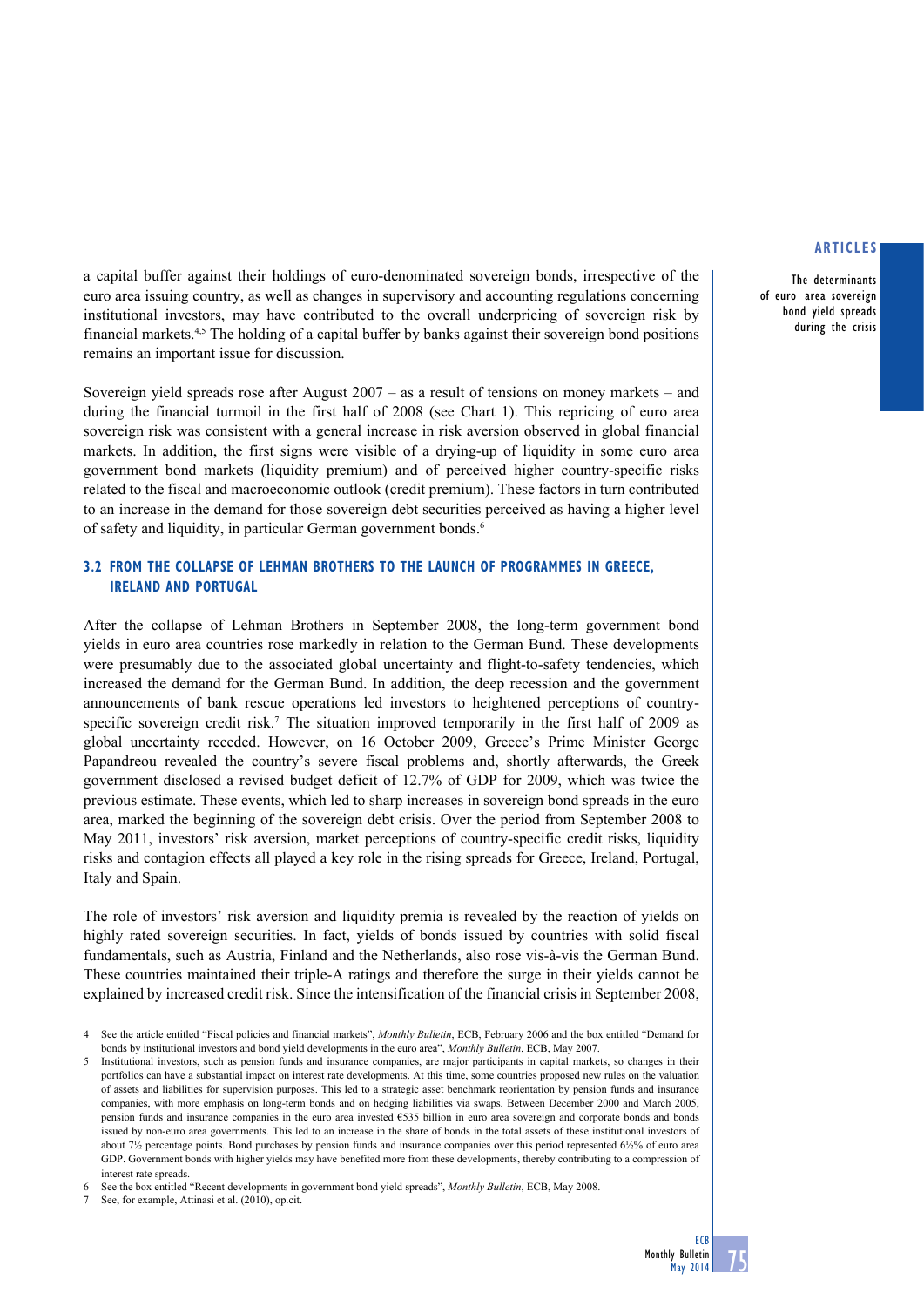



flight-to-safety and flight-to-liquidity tendencies have increased demand for the Bund, affecting all euro area countries' sovereign spreads, including those for Austria, Finland and the Netherlands. A further illustration that factors other than credit risks were also at play is the tight link between the Dutch sovereign yield spread and the Kreditanstalt für Wiederaufbau (KfW) spread. KfW is a German development bank whose yield spread with respect to German government bonds is a measure of the liquidity premium which tends to increase in periods of stress and higher risk aversion (see Chart 2).8

However, market perceptions of credit risk also played a very important role during this period. Lower economic growth, the deterioration of international competitiveness and the weaker banking sector all negatively interacted with fiscal variables, putting upward pressure on euro area long-term interest rates. The link between euro area sovereign yield spreads and countries' creditworthiness is shown in Chart 3, where the "fiscal space" indicator, i.e. the product between

#### (percentage points; period average 2010-12) x-axis: fiscal space y-axis: 10-year sovereign yield Ŧ, GR AT BE IE m DE IT  $\frac{x}{x}$ ES ä NL  $\mathbf{z}$ **PT FI**  $\ddot{\Phi}$ FR 20 20 15 15 10 10 5 5  $\theta$  $\Omega$  $\frac{1}{3}$   $\frac{1}{4}$   $\frac{1}{5}$   $\frac{1}{6}$   $\frac{1}{7}$   $\frac{1}{8}$   $\frac{9}{10}$  11 12 13 14 15 16 17 18 19 20 Sources: Bloomberg and Eurostat. Note: The fiscal space is defined as the product between the government budget deficit and public debt multiplied by 100.

**chart 3 euro area sovereign spreads** 

**and the fiscal space**

8 Note that bonds issued by KfW and the German Bund are both guaranteed by the German state and, therefore, carry the same credit risk. See also the box entitled "New evidence on credit and liquidity premia in selected euro area sovereign yields", *Monthly Bulletin*, ECB, September 2009

76 Monthly Bulletin May 2014

ECB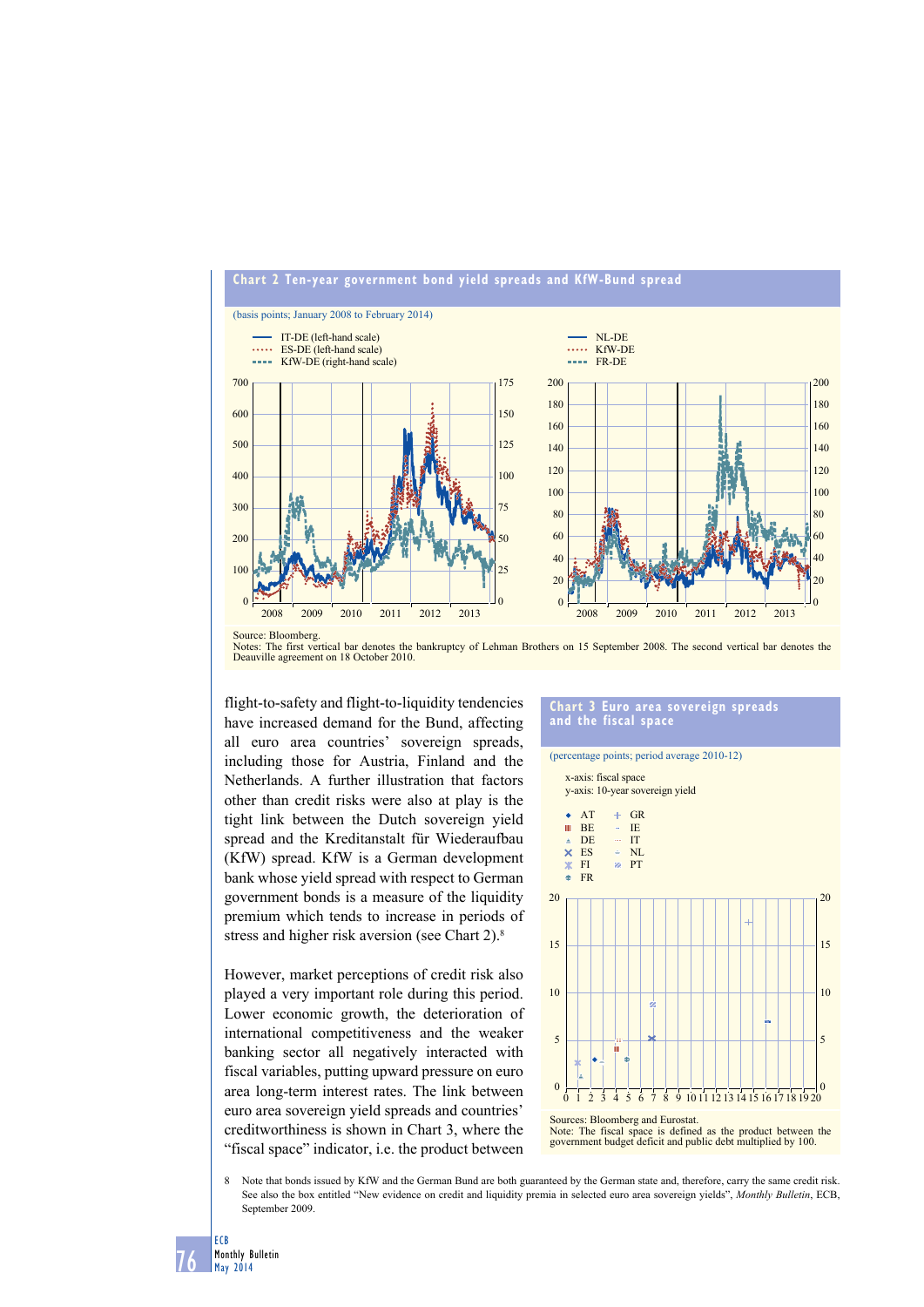The determinants of euro area sovereign bond yield spreads during the crisis

the government budget deficit and the public debt relative to GDP, is employed as a synthetic measure of sovereign credit risk.

Finally, signals of contagion effects from Greece began to appear (see Box 2), contributing to developments in spreads of countries with weaker fundamentals, such as Ireland, Portugal, Italy, Spain and, to a much smaller extent, Belgium and France. Specifically, the developments in Greek sovereign spreads were transmitted to several other sovereign markets. Countries perceived to have weaker fundamentals, and in particular weaker fiscal conditions, tended to be more vulnerable to contagion (see Chart 4).

## **3.3 the sovereign debt crisis spreading beyond Greece, Ireland and Portugal**

The sovereign spreads of Greek, Irish and Portuguese ten-year bonds continued to increase in the course of 2011, reaching 1,600,

1,200 and 1,100 basis points, respectively, in July 2011. Spanish and Italian spreads reached 400 basis points, while the Belgian spreads reached 200 and the French 90 basis points. Between the fourth quarter of 2010 and the second quarter of 2011, the rise in public debt relative to GDP in Greece (by 11 percentage points), Portugal (by 13 percentage points), Ireland (by 8 percentage points) and Spain (by 6 percentage points) suggested higher solvency risk for these countries, contributing to the rise in their respective sovereign spreads.

 $\Omega$ 200 400 600 800 1,000 1,200 1,400 1,600 1,800 2,000

At the same time, the increase in demand for more liquid and safe assets, such as German Bunds, may explain why sovereign spreads vis-à-vis Germany widened again even for countries perceived to have similarly sound fiscal fundamentals (see Chart 2). However, in this second phase of the sovereign crisis, financial contagion contributed to developments in spreads to a larger extent, particularly for countries with weaker economic fundamentals, as implied by the literature (see Box 2). The announcements of the Deauville agreement on private sector involvement (PSI) in the resolution of Greek sovereign debt in October 2010 and the Greek debt restructuring in July 2011, at a time when an effective backstop for solvent governments was still being constructed, were among the reasons for this heightened risk of contagion. Following these developments, sovereign spreads soared in other euro area countries, in a way reflecting stronger beliefs that some sort of PSI might become a precondition for rounds of official lending to other countries. They also produced additional negative effects on banking sectors across the euro area. A negative feedback loop between banks and sovereigns ensued, as depicted by the increase in CDS spreads in both the sovereign sector and the banking sector (see Chart 5).

The developments in 2012 were even more dramatic than in 2011, with sovereign credit spreads reaching 500 basis points for Italian ten-year bonds and 600 basis points for Spanish ten-year bonds, as financial markets appeared to price the realisation of a bad equilibrium prevailing in several countries (see Box 2). This was reflected in a euro area "currency redenomination" risk premium, defined as the



**chart 4 ten-year government bond yield spreads in selected euro area countries**

2009 2010 2011 2012 2013

Note: The vertical bar denotes the Deauville agreement on 18 October 2010.

Sources: Bloomberg and ECB calculations.

(basis points; January 2009 to February 2014)

PT-DE IT-DE

i i viti

GR-DE IE-DE ..... ES-DE

 $\overline{0}$ 200 400 600 800 1,000 1,200 1,400 1,600 1,800 2,000

Monthly Bulletin May 2014 77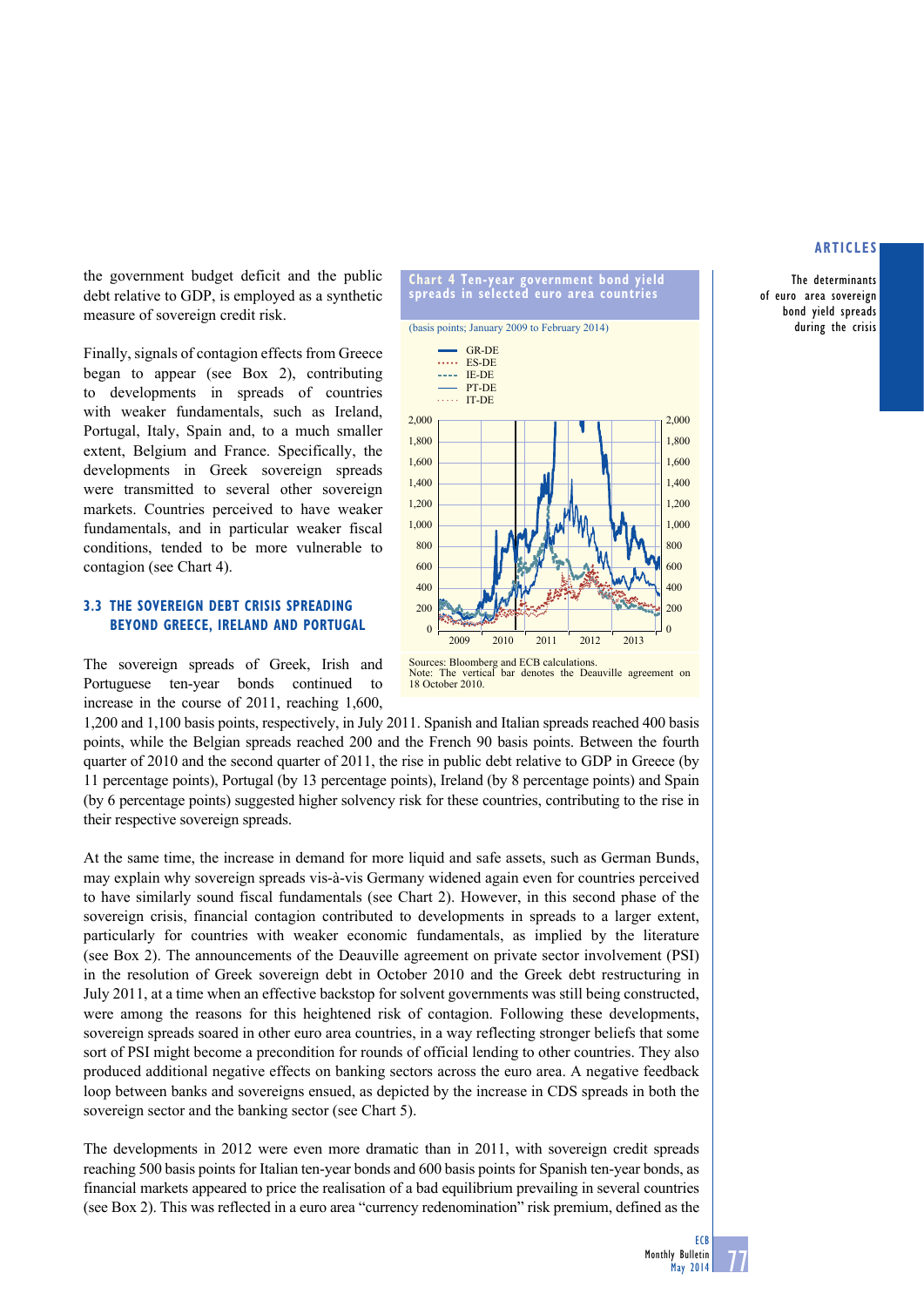compensation demanded by market participants for the risk that a euro asset is redenominated into a devalued legacy currency, which became a key determinant of sovereign credit spreads in 2012. Those unfounded fears of redenomination put price stability at risk, which the ECB had to alleviate through the creation of its Outright Monetary Transactions (OMT) programme, aimed at restoring the adequate pass-through of the monetary policy stance across countries.

The ECB's communication on OMTs contributed, together with other initiatives, to breaking the self-fulfilling spiral of increasing redenomination risk (see Section 4). For instance, by mid-September 2012, the Italian and Spanish sovereign yield spreads had fallen by about 250- 350 basis points relative to the peak in July. Furthermore, they declined steadily during the course of 2012 as a whole. $9 \text{ In } 2013-14$ , Italian and Spanish sovereign spreads at ten-year maturities declined further, reaching 230 basis points in autumn 2013 and 180 basis points in spring 2014.



Notes: Five-year CDS, daily data. Bank CDS is calculated as the premium for the biggest bank per country, where available, weighted by the ECB capital key. Sovereign CDS is weighted by the ECB capital key. Greece is excluded.

## **4 The impact of Eurosystem unconventional monetary policies on euro area sovereign bond yields**

During the most severe phase of the sovereign debt crisis, contagion effects and unfounded fears of currency redenomination put price stability at risk, which the Eurosystem had to address through unconventional monetary policy actions, aimed at restoring the adequate pass-through of the monetary policy stance across countries. In particular, non-standard monetary policy measures also encompassed outright purchases of sovereign bonds within the ECB's Securities Markets Programme (SMP), which provided depth and liquidity to dysfunctional markets.<sup>10</sup> Finally, decisive communication on the possibility of undertaking Outright Monetary Transactions (OMTs) successfully helped to counter market participants' unfounded beliefs regarding euro break-up scenarios. The SMP and the OMTs are different programmes. This implies that their respective roles in affecting euro area yield spread developments also need to be studied separately.

## **4.1 The impact of the Securities Markets Programme**

In May 2010 the Governing Council decided to conduct interventions in some euro area government bond markets in order to mitigate impairments to the monetary transmission mechanism. The impact of SMP asset purchases on the ECB's provision of central bank money to banks was sterilised.

<sup>10</sup> See, for instance, González-Páramo, J.M., "Sovereign contagion in Europe", speech delivered at the European Economics and Financial Centre in London on 25 November 2011.



<sup>9</sup> See, for example, Altavilla, C., Giannone, D. and Lenza, M., "The financial and macroeconomic effects of OMT announcements", *CSEF Working Papers*, No 352, 2014.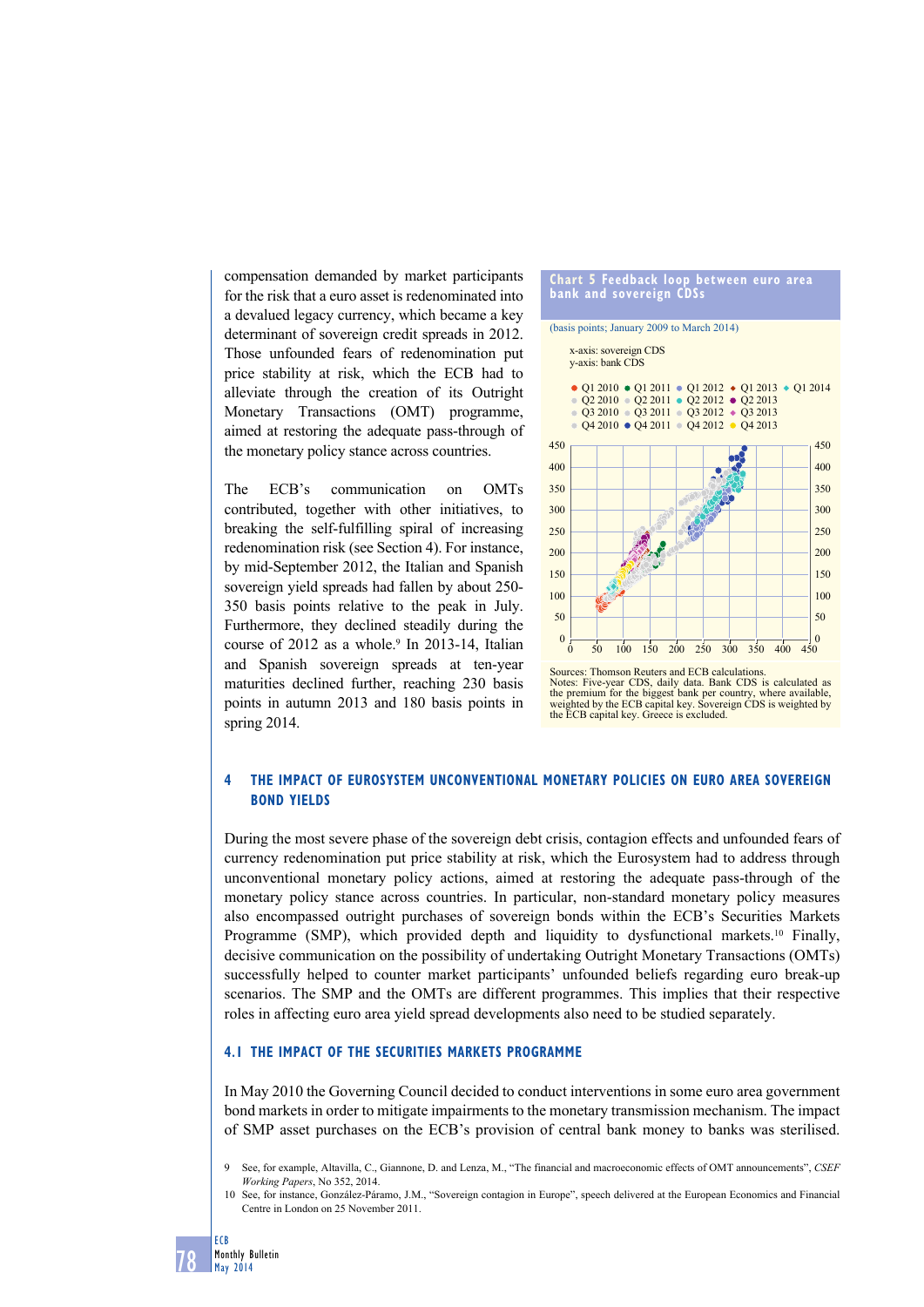The determinants of euro area sovereign bond yield spreads during the crisis

The SMP had a clear and measureable effect on market depth and liquidity, and in part through this channel also on sovereign yield spreads, yield volatility and yield contagion. However, an accurate estimation of its financial market impact is particularly difficult in the case of the SMP, as it is challenging to construct the counterfactual of what would have happened without the policy. For example, it could be argued that the SMP had a lasting impact in that it was effective in reducing the perceived risk of fire sales of sovereign bonds issued by stressed euro area countries, but it is very difficult to assess the likelihood of this type of counterfactual. The literature has adopted different and complementary strategies to cope with the fundamental issue of assessing the effects of the SMP. Box 3 surveys the recent research literature on the yield impact of asset purchases undertaken within the SMP. Overall, the available evidence suggests that the SMP was effective in containing impairments to the monetary policy transmission mechanism, even if reductions in the levels of country-specific sovereign spreads did not automatically produce corresponding reductions in country-specific lending rates.

## **Box 3**

## **The impact of asset purchases within the ECB's Securities Markets Programme**

On 10 May 2010 the Governing Council of the ECB decided to conduct interventions in euro area public and private debt securities markets within the Securities Markets Programme (SMP). The objective of this temporary programme was to address the malfunctioning of securities markets, ensuring depth and liquidity in the affected market segments and thus helping to restore an appropriate monetary policy transmission mechanism. From 2010 to 2012, Greek, Irish, Portuguese, Italian and Spanish public debt securities were purchased, for a total book value of €211 billion.

This box summarises the main findings of recent studies that investigate the yield impact of asset purchases within the SMP. Overall, the research evidence available suggests that the SMP was very likely to have been effective in containing impairments to the monetary policy transmission mechanism by leaning against spiralling yields, surges in yield volatility and yield contagion.

The estimation of the yield impact of bond market interventions is a complicated task. A cursory look at bond yields and bond purchases within the SMP may, as suggested by some, give the impression that the programme was generally ineffective. In particular, yields rose over time as purchases were being implemented. Statistically, yield changes and SMP purchase amounts at a daily frequency are positively correlated over time for the five countries in which the Eurosystem intervened. As a result, simple regression-based techniques that relate yield changes to purchase amounts lead to positive impact coefficients. However, these approaches ignore the presence of a common third factor – the escalating sovereign debt crisis, which contributes to both the rising yields and the activation of the non-standard monetary policy measure. The issue of "impact identification" is thus of crucial importance.

In Eser and Schwaab (2013),<sup>1</sup> identification is based on panel data techniques and is yielded from the cross-sectional dimension of the data. In their set-up, it does not matter that yields rise over time in many euro area countries during the sovereign debt crisis, when yields were high,

1 Eser, F. and Schwaab, B., "Assessing asset purchases within the ECB's Securities Markets Programme", *Working Paper Series*, No 1587, ECB, September 2013.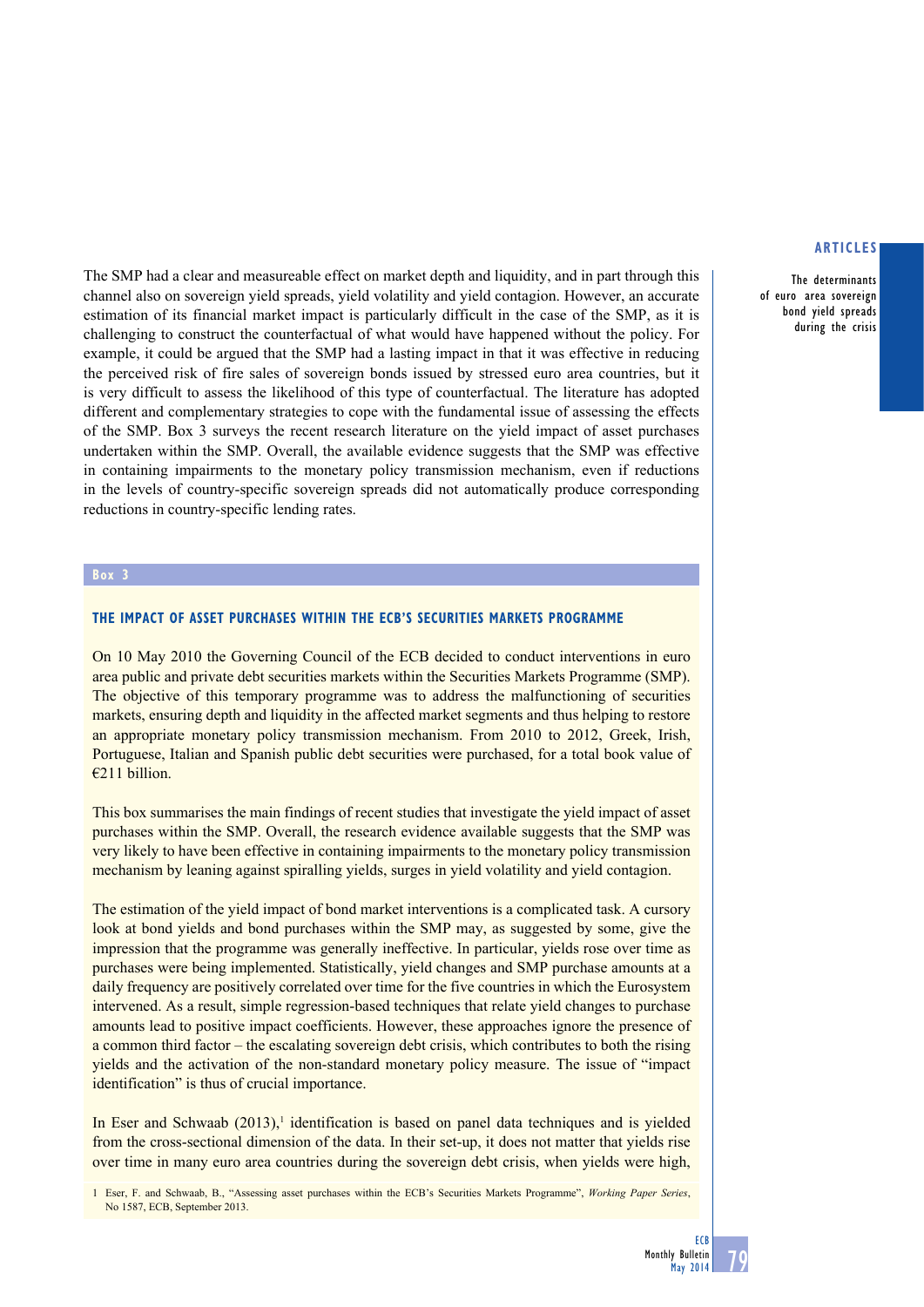rising and volatile owing to reasons other than central bank purchases. Instead, what matters for identification is that yields rise relatively less in markets in which purchases were undertaken on a given trading day. In addition to large and economically significant announcement effects, the authors find an impact per  $\epsilon$ 1 billion of bond purchases of approximately -1 to -2 basis points (Italy), -3 basis points (Ireland), -4 to -6 basis points (Spain), -6 to -9 basis points (Portugal) and up to -17 to -21 basis points (Greece), at the five-year maturity. The impact depends on market size, market conditions and possibly a confidence signal, and is approximately -3 basis points at a five-year maturity for purchases of 1/1,000 of the respective debt market. In addition, the authors find that bond yield volatility is lower on intervention days for most SMP countries, owing to less extreme movements when the Eurosystem is active as a buyer.

These results are in line with the findings of De Pooter et al.  $(2013)<sup>2</sup>$  which contribute to the literature in two ways. First, they provide a theoretical search-based asset pricing framework that rationalises short-term and long-term price effects from recurring bond market interventions. Second, they empirically test whether the SMP had an impact on sovereign bond liquidity premia. The authors find an average impact of -2.3 basis points for purchases within the SMP of 1/1,000 of the respective outstanding debt. Both transitory and long-term effects from purchases are documented.

Ghysels et al.  $(2013)^3$  analyse the yield impact of SMP asset purchases by considering the high-frequency (intraday) dynamics of bond yields and asset purchases, rather than relying on data sampled at a daily frequency. By estimating regression models based on data sampled at 15-minute intervals, they minimise the bias that is introduced by unobserved third-factor effects. Over time, the authors find that, on average, a  $\epsilon$ 100 million intervention has an immediate impact on bond yields of between -0.1 and -25 basis points, depending on the debt market and timing. Based on volatility time-series models, their study also suggests that SMP purchases have helped to reduce the volatility of targeted government bond yields.

Trebesch and Zettelmeyer (2013)<sup>4</sup> focus on the yield impact of SMP purchases of Greek government bonds in May and June 2010. Their identification strategy, which compares bonds that were bought with bonds that were not bought, is based on cross-sectional regressions at the bond level. Purchased bonds show a much larger drop in yields after the start of the SMP. The authors document that purchases of  $E1$  billion resulted in a drop of yields by up to -204 basis points during the first eight weeks of the programme.

Finally, Beetsma et al.  $(2014)^5$  investigate the impact of the SMP on the volatility and comovement of sovereign bond yields in the euro area, as captured by realised volatility and correlation measures from intraday data. The authors find statistically and economically large effects, and conclude that the SMP announcement and purchases contributed to a weakening of the observed positive co-movement of yields among distressed countries during the euro area crisis, and reduced flight-to-safety capital flows from distressed countries to non-distressed countries.

<sup>2</sup> De Pooter, M., Martin, R. and Pruitt, S., "The effects of official bond market intervention in Europe", *Working Paper Series*, Federal Reserve Board, September 2013.

<sup>3</sup> Ghysels, E., Idier, J., Manganelli, S. and Vergote, O., "A high frequency assessment of the ECB Securities Markets Programme", *Working Paper Series,* No 1642, ECB, 2014. See also Manganelli, S., "The impact of the Securities Markets Programme", *Research Bulletin*, No 17, ECB, winter 2013.

<sup>4</sup> Trebesch, C. and Zettelmeyer, J., "ECB interventions in distressed sovereign debt markets: the case of Greek bonds", *Working Paper*, December 2013.

<sup>5</sup> Beetsma, R., de Jong, F., Giuliodori, M. and Widijanto, D., "The impact of news and the SMP on realized (co)variances in the Eurozone sovereign debt market", *Working Paper Series*, No 1629, ECB, January 2014.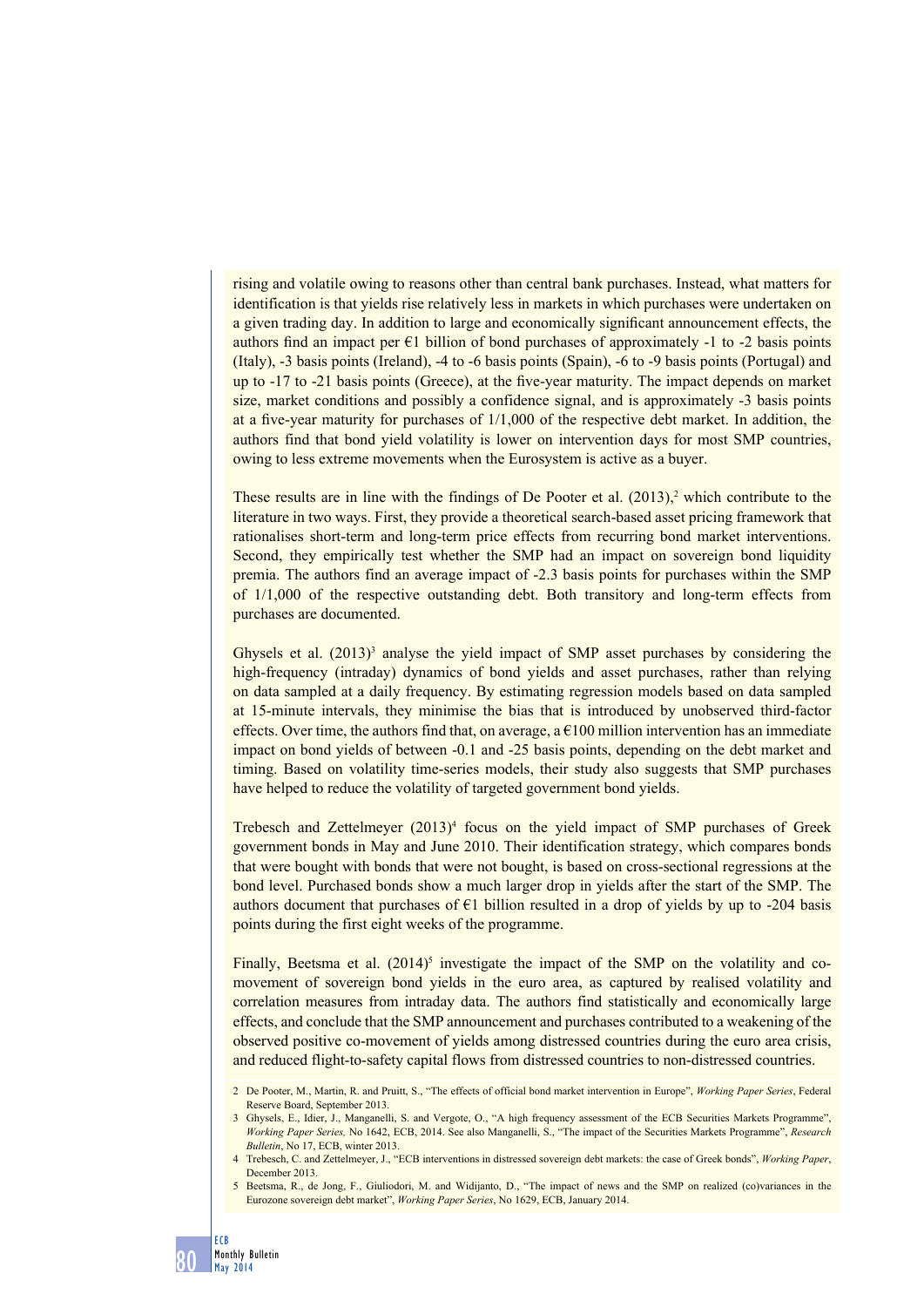The determinants of euro area sovereign bond yield spreads during the crisis

#### **4.2 The impact of the OMT communications**

Before OMTs were first announced in August 2012 (see Box 4), financial fragmentation had created widely divergent borrowing costs for firms and households across euro area countries.<sup>11</sup> As a result, monetary policy impulses were not transmitted evenly across countries and adequately along the yield curve.12 In addition, adverse self-perpetuating dynamics emerged, i.e. the unfounded risk that expectations of one or more countries exiting the euro would be the main force driving public and private debt financing costs in these countries to higher levels (see Box 2). In such a context of multiple equilibria and redenomination risk, the Eurosystem announced that it could undertake OMTs if certain conditions were met. The goal of OMTs is to safeguard an appropriate monetary policy transmission and the singleness of the monetary policy. As explained in Box 2, the OMT programme would be able to eliminate the unfounded and self-reinforcing fears of a euro area break-up that have undermined the ECB's ability to effectively conduct monetary policy in the pursuit of price stability. Looking at a variety of indicators, the communication on the functioning and prerequisites/preconditions of the OMTs, in conjunction with the European Council decision of June 2012 to take steps towards a banking union to break the vicious feedback loop between weak sovereigns and weak banks and bolstered by progress with fiscal and structural reforms in the programme countries, was clearly very effective in counteracting the destructive market turmoil in the summer of 2012. These desirable effects materialised relatively quickly after these policy announcements.13 The announced OMT programme was able to address the impairments of the monetary policy transmission mechanism by reducing financial fragmentation. It has eliminated fears of destructive scenarios (see Box 4 on the significant effect of the OMT communications on sovereign tail risks in the euro area) and removed the related currency redenomination risks.

- 11 See the article entitled "Assessing the retail bank interest rate pass-through in the euro area at times of financial fragmentation", *Monthly Bulletin*, ECB, August 2013.
- 12 See Cœuré, B., "Outright Monetary Transactions, one year on", speech at the conference "The ECB and its OMT programme", Berlin, 2 September 2013.
- 13 For additional details on the design of OMTs and how they are designed to limit moral hazard and risks to the ECB's balance sheet, see Cœuré, B., "Central banking, insurance and incentives", speech at the ECB conference "Debt, growth and macroeconomic policies", Frankfurt, 6 December 2012. For an evaluation of the likely effects of the OMTs on macroeconomic variables, see Altavilla et al. (2014) op. cit.

#### **Box 4**

## **The impact of the OMT communications on sovereign tail risk perceptions**

This box investigates the impact of the OMT communications on sovereign tail risk perceptions in the euro area. It presents a framework<sup>1</sup> that permits assessing the probability of joint or conditional credit events based on observed prices of credit default swaps (CDSs) on sovereign debt. Tracking these joint and conditional probabilities over time helps to assess to what extent policy announcements have impacted sovereign bond risk conditions as perceived by market participants and as priced into credit derivative contracts. Three dates are marked as vertical lines in the chart below: a speech by the President of the ECB in London on 26 July 2012, the initial communication regarding OMTs on 2 August 2012 and the communication of the full details on potential OMTs on 6 September 2012.

1 Lucas, A., Schwaab, B. and Zhang, X., "Conditional probabilities for euro area sovereign default risk", *Journal of Business and Economics Statistics*, 2014, forthcoming, and *Working Paper Series,* No 1621, ECB, December 2013. See also the *Research Bulletin*, No 17, ECB, 2013.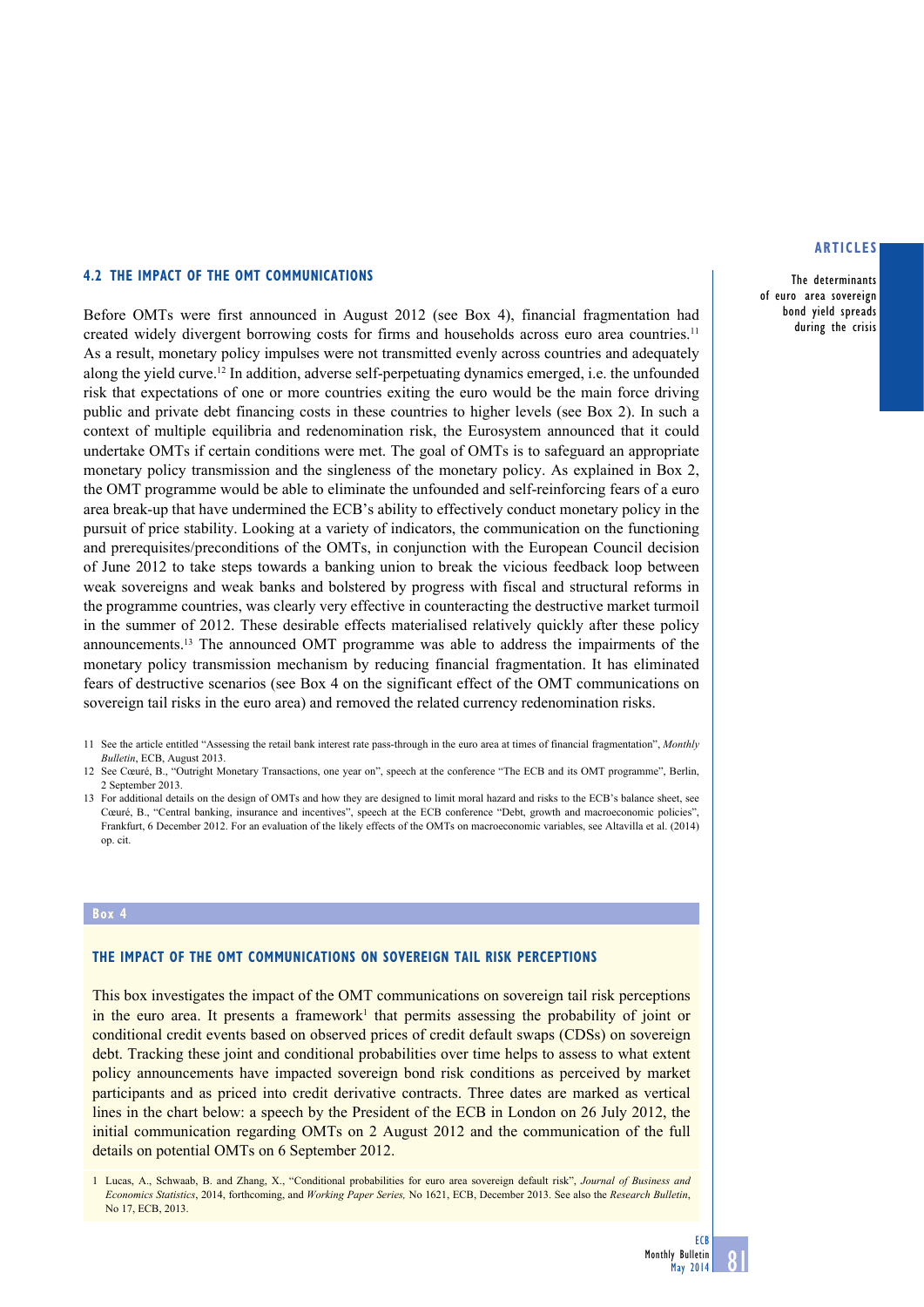The chart plots the probability of the extreme (tail) possibility that two or more credit events of sovereigns will materialise in the euro area, over a one-year horizon, as perceived by market participants. The plot is at a daily frequency based on data from 1 January 2008 to 31 December 2013. The euro area is proxied by ten member countries for which liquid CDS quotes are available, i.e. Belgium, Germany, Ireland, Greece, Spain, France, Italy, the Netherlands, Austria and Portugal. Country-specific risks are estimated from CDS quotes directly, while a time-varying dependence function is inferred from the co-movement across CDS spreads. The joint probability estimate is based on risk-neutral probabilities of default, which are higher than actual or historical probabilities. The chart suggests that the perceived tail risk of multiple simultaneous credit events in the euro area, has come down considerably from very elevated levels in

#### **probability of two or more credit events as inferred from cds prices**

#### (percentages)



mid-2012. The speech on 26 July 2012 and the subsequent communication on the OMTs have effectively contributed to a visibly large decline in the joint probability.

A related approach to study the impact of the OMT announcements is an event study on sovereign yield spreads directly. De Santis (2014) finds an economically significant impact of the OMT announcements on sovereign yield spreads, controlling for a large number of other variables and news. For example, the ten-year sovereign spreads declined by 10 basis points in Greece, 20 basis points in Portugal and Ireland and 40 basis points in Spain and Italy on 26 July 2012. Altavilla et al. (2014) find that the OMT announcements caused the Italian and Spanish two-year government bond yields to decrease by about 200 basis points, while bond yields of the same maturity in Germany and France remained unchanged. The results are robust to controlling for a large set of key macroeconomic and financial news released at the time of the announcements.

## **5 CONClusion**

In recent years, sovereign bond spreads between euro area countries have been substantially affected by dramatic changes in risk premia. These components of sovereign bond remuneration have been characterised by magnitudes and volatilities much greater than those observed in the pre-crisis period.

After the earlier underpricing, changing market perceptions about the viability of different sovereigns played a key role in explaining cross-country sovereign bond spreads during the euro area sovereign debt crisis. This suggests that public finances should be brought under control and decisive structural reforms should be undertaken in order to improve competitiveness and support economic growth. In addition, the banking sector needs to be made more resilient.